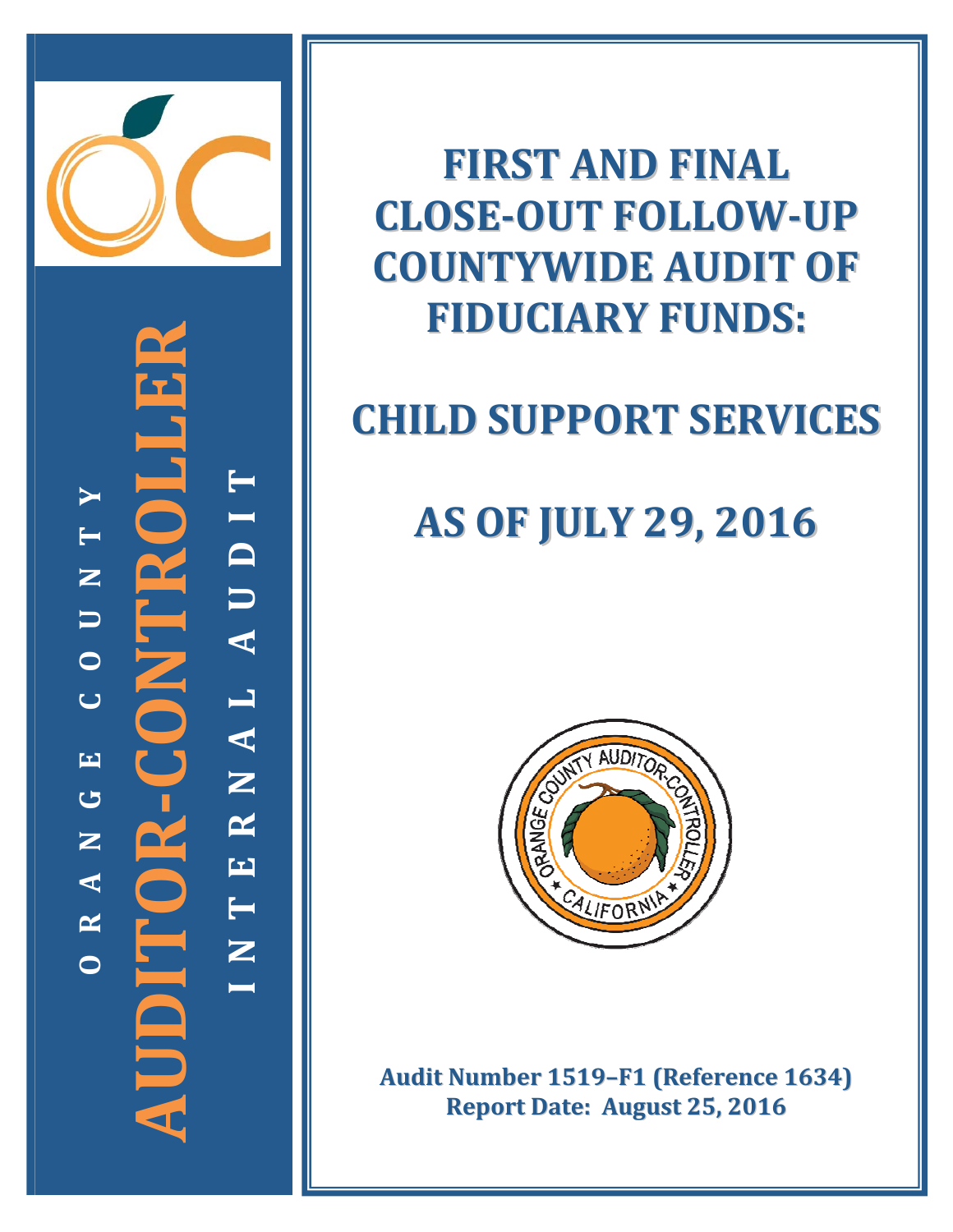

**Eric H. Woolery, CPA Orange County Auditor‐Controller**

**Toni Smart, CPA Scott Suzuki, CPA, CIA, CISA Lily Chin, CPA, CGMA Scott Kim, CPA**

**Director, Internal Audit Assistant Director Audit Manager II Senior Auditor**

**12 Civic Center Plaza, Room 200 Santa Ana, CA 92701**

Auditor‐Controller Web Site www.ac.ocgov.com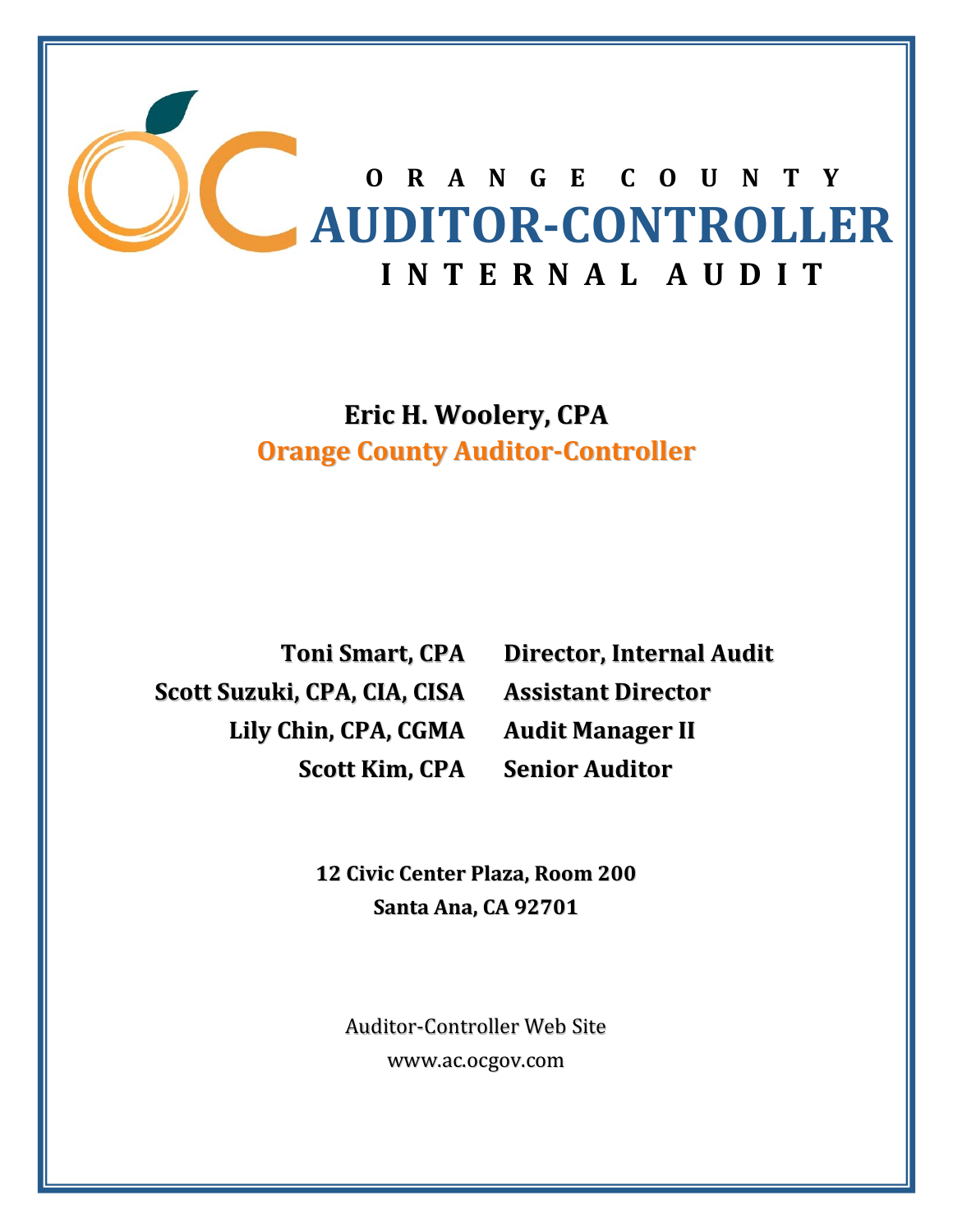

### **ERIC H. WOOLERY, CPA**

AUDITOR-CONTROLLER



#### **Transmittal Letter**

 **Audit No. 1519-F1 (Reference 1634)** 

**August 25, 2016** 

- **TO:** Steven Eldred, Director Child Support Services
- **SUBJECT:** First and **Final Close-Out** Follow-Up Countywide Audit of Fiduciary Funds: Child Support Services, Original Audit No. 1519, Issued March 15, 2016

We have completed our First and Final Close-Out Follow-Up Countywide Audit of Fiduciary Funds: Child Support Services as of July 29, 2016. Our final report is attached for your review.

I submit an **Audit Status Report** quarterly to the Audit Oversight Committee (AOC) and a monthly report to the Board of Supervisors (BOS) where I detail any critical and significant audit findings released in reports during the prior month and the implementation status of audit recommendations as disclosed by our Follow-Up Audits. Accordingly, the results of this Follow-Up Audit will be included in future status reports to the AOC and BOS.

Toni Smart, CPA, Director Auditor-Controller Internal Audit Division

#### **Attachments**

Other recipients of this report: Members, Board of Supervisors Members, Audit Oversight Committee Eric Woolery, Auditor-Controller Frank Kim, County Executive Officer Mark Denny, Chief Operating Officer Lilly Simmering, Deputy Chief Operating Officer Rachel Vargas, Deputy Director, Administrative Support Services, Child Support Services Jim Gorzo, Manager, Finance/Purchasing Services, Child Support Services Foreperson, Grand Jury Robin Stieler, Clerk of the Board of Supervisors Macias Gini & O'Connell LLP, County External Auditor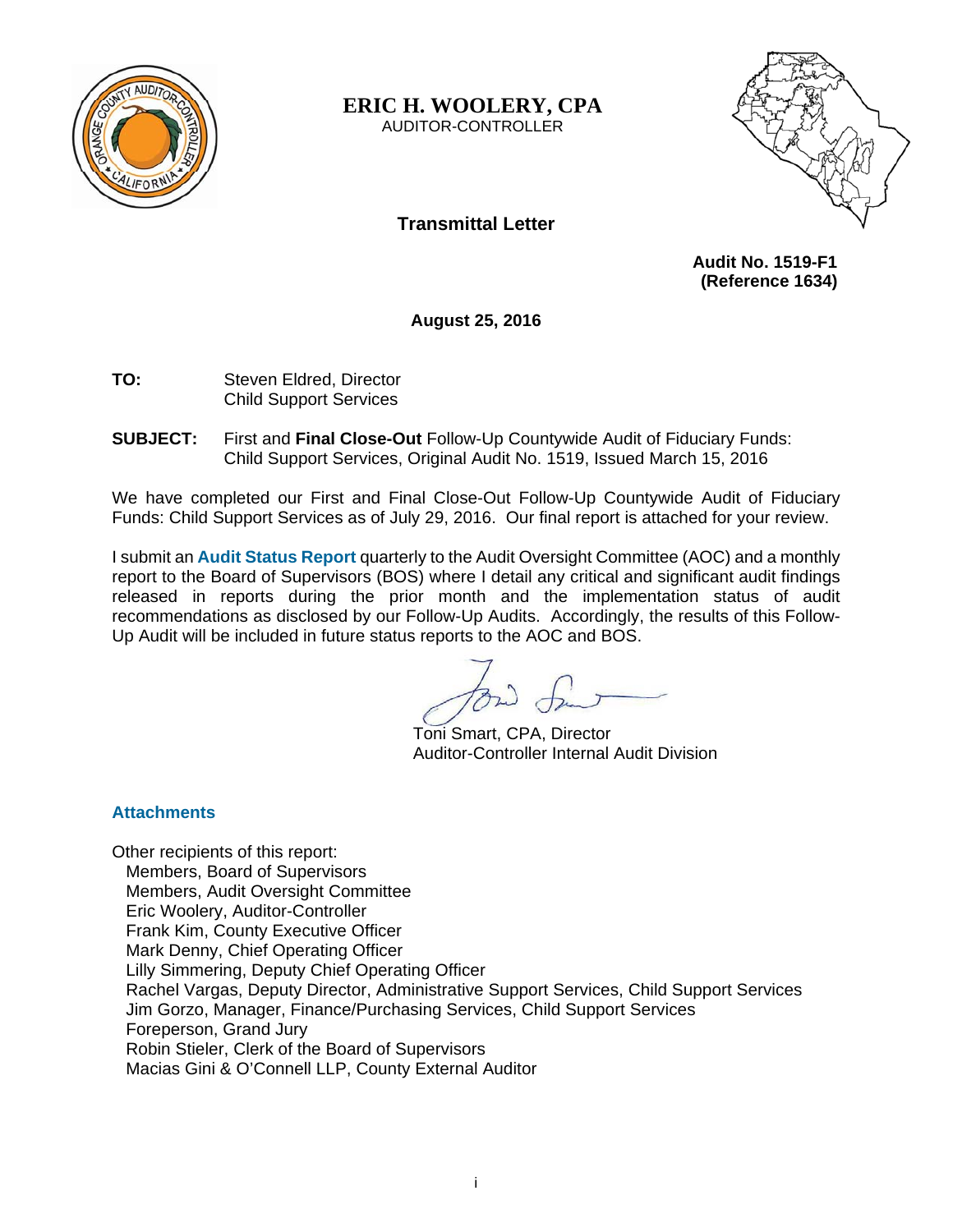

Table of Contents

#### *First and Final Close-Out Follow-Up Countywide Audit Of Fiduciary Funds: Child Support Services Audit No. 1519-F1 (Reference 1634)*

**As of July 29, 2016**

| <b>Transmittal Letter</b>        |   |
|----------------------------------|---|
| <b>Internal Auditor's Report</b> |   |
| <b>SCOPE</b>                     | 1 |
| <b>BACKGROUND</b>                | 1 |
| <b>RESULTS</b>                   | 1 |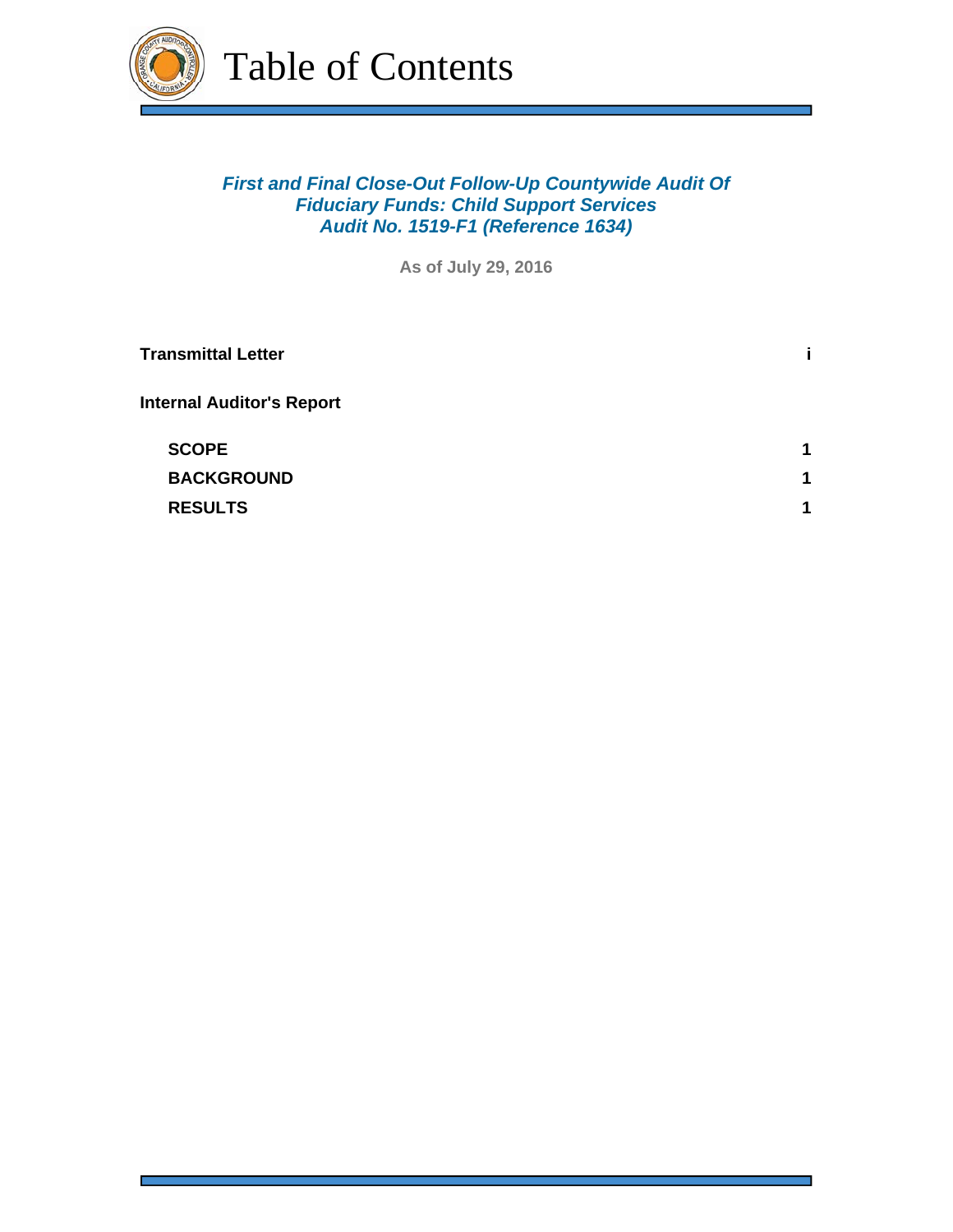

**Audit No. 1519-F1 August 25, 2016** 

| <b>Audit No. 1519-F1</b> |  |
|--------------------------|--|
| (Reference 1634)         |  |

| TO:      | Steven Eldred, Director<br><b>Child Support Services</b>                                                                                                  |
|----------|-----------------------------------------------------------------------------------------------------------------------------------------------------------|
| FROM:    | Toni Smart, CPA, Director<br>Auditor-Controller Internal Audit Division                                                                                   |
| SUBJECT: | First and <b>Final Close-Out</b> Follow-Up Countywide Audit of Fiduciary Funds:<br>Child Support Services, Original Audit No. 1519, Issued March 15, 2016 |

#### **SCOPE**

We completed a First and Final Close-Out Follow-Up Countywide Audit of Fiduciary Funds: Child Support Services (CSS). Our audit was limited to reviewing actions taken as of July 29, 2016, to implement the **two (2) recommendations** from our original audit.

#### **BACKGROUND**

In the original audit, we conducted a Countywide Audit of Fiduciary Funds to ensure funds are properly administered and maintained in compliance with County policy, procedures, and fund requirements. We found that CSS had one fiduciary fund: Fund 154 – CSS Collections. Our audit of internal controls over the fiduciary fund administered by CSS was performed to ensure it was properly administered, safeguarded, and maintained in compliance with County policy, procedures, and specific fund requirements for the period from July 1, 2014 through June 30, 2015. Our original audit identified **two (2) Control Findings.** 

#### **RESULTS**

Our First Follow-Up Audit found that CSS **implemented the two (2) recommendations** from the original audit. Because the two recommendations were implemented, **this report represents the final close-out of the original audit.**

Based on our First Follow-Up Audit, the following is the implementation status of the two (2) original recommendations:

#### **1. Finding No. 1 – Fiduciary Sub-Accounts with No Activity Should Be Evaluated (Control Finding)**

**Recommendation No. 1:** Child Support Services determine if inactive fiduciary sub-accounts in Fund 154 should be closed-out.

Current Status: **Implemented.** We found that CSS had submitted a Form 5202 to Auditor-Controller (A-C) requesting deletion of inactive Department Balance Sheet Accounts (DBSA) 0001, 0004, and 0012. We further confirmed that these DBSA's were no longer active in CAPS+. Because of the actions taken by CSS, we consider this recommendation implemented.